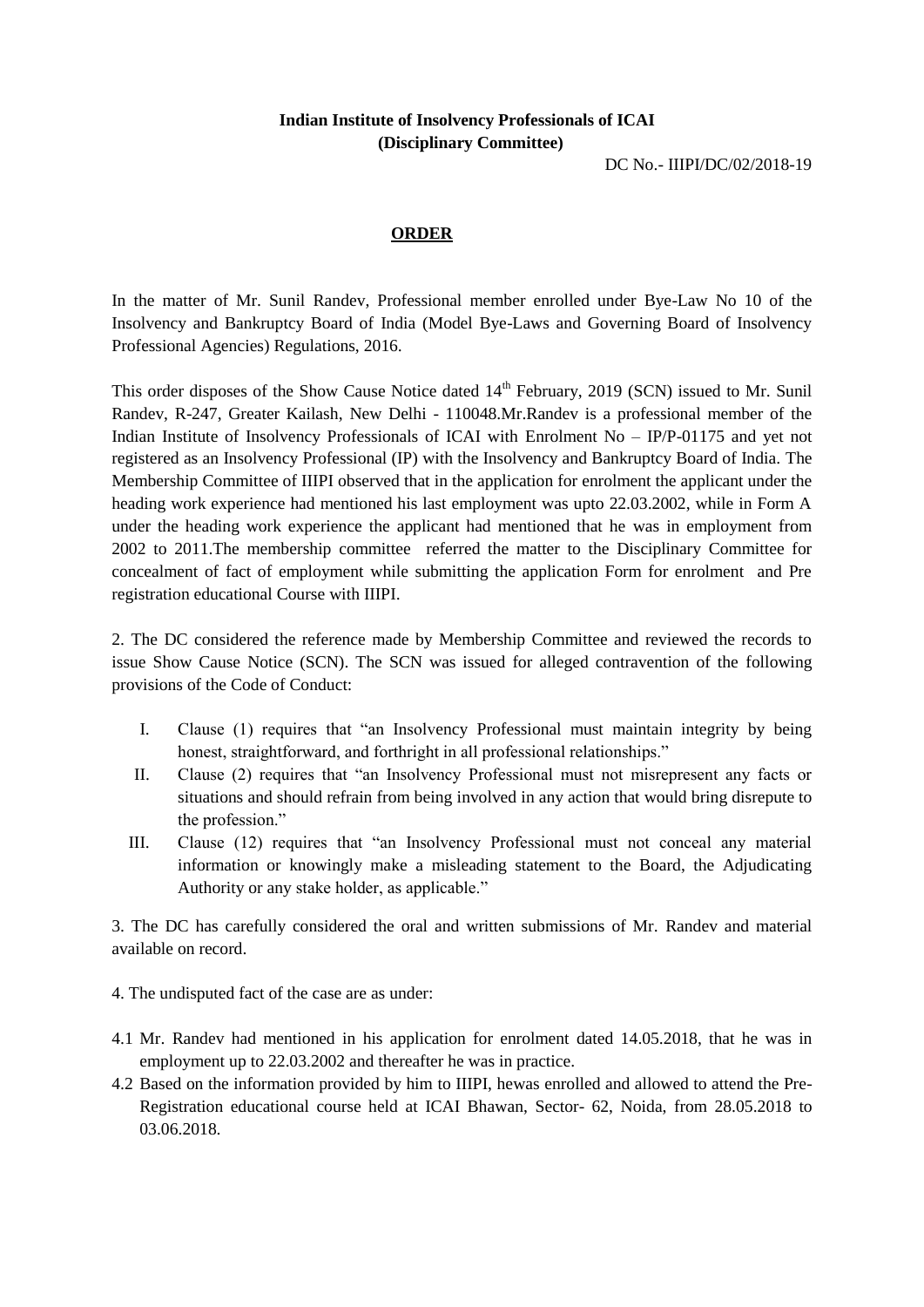4.3 However, while scrutinizing the Form A received from him after the Pre-Registration Educational Course it was observed that he was additionally in employment from 6.04.2002 to 04.11.2011 with various companies.

5. A summary of contravention alleged in the SCN, Mr. Randev's written response dated 26.02.2019 and oral submissions made before the DC in its meeting held on 10.04.2019 thereon and the findings of the DC are as under:

5.1 **Contravention:** Mr. Randev had mentioned in the application for enrolment dated 14.05.2018, that he was in employment up to 22.03.2002 and thereafter he was in practice. However, it was observed from Form A that Mr.Randev was in employment from 06.04.2002 to 04.11.2011 with various companies.

**5.2 Submission:** Since the venue of the first such course (28th May to 3rd June 2018) was ICAI Bhawan, Noida (and thereafter such courses were to be held at other distant venues in India), at the very nick of time, he tried to assemble his basic requisite documents and filled up the application (then & there at the ICAI Bhawan, Noida office where he visited to confirm the information), for submission to meet the deadline.

This was based on a general understanding of his meeting, the eligible criteria of the minimum basic prequalification of having passed the Limited Insolvency Exam and having ten years of experience as a Chartered Accountant enrolled as a member of ICAI. Therefore as per available consultative advice, he enclosed documents of such basic minimum qualifying work experience, accordingly while applying to attend the pre-registration educational course. Regarding his casual approach he said that he has already suffered a lot in the process in foregoing prospective opportunities due to redundancy of his registration.

**5.3 Finding:** An IP has the highest professional responsibility. He, therefore, has responsibility to disclose all the information in a proper and correct manner but he failed to do so. The DC noted that even if Mr.Randev had disclosed the details of the employment from 2002 to 2011 at the time of filing enrolment form with IIIPI, it would not have made any difference to the registration of Mr. Randev with IBBI and enrolment with IIIPI.

Non-disclosure of the details of the employment from 2002 to 2011 would not have provided him any opportunity to draw any undue advantages. He was however expected to be more careful.

6. Taking an overall view, the DC is of the opinion that Mr.Randev is guilty of Minor misconduct falling within the meaning of clause 15(B) of the Disciplinary Policy of IIIPI.

The Disciplinary Committee, in exercise of the powers conferred under Regulation 24(1) (c) of the Insolvency and Bankruptcy Board of India (Model Bye-Laws and Governing Board of Insolvency Professional Agencies) Regulations, 2016 read with clause 15(B) of the Disciplinary Policy of IIIPI, hereby issue a warning to Mr.Randev to be more careful in future while providing any information.